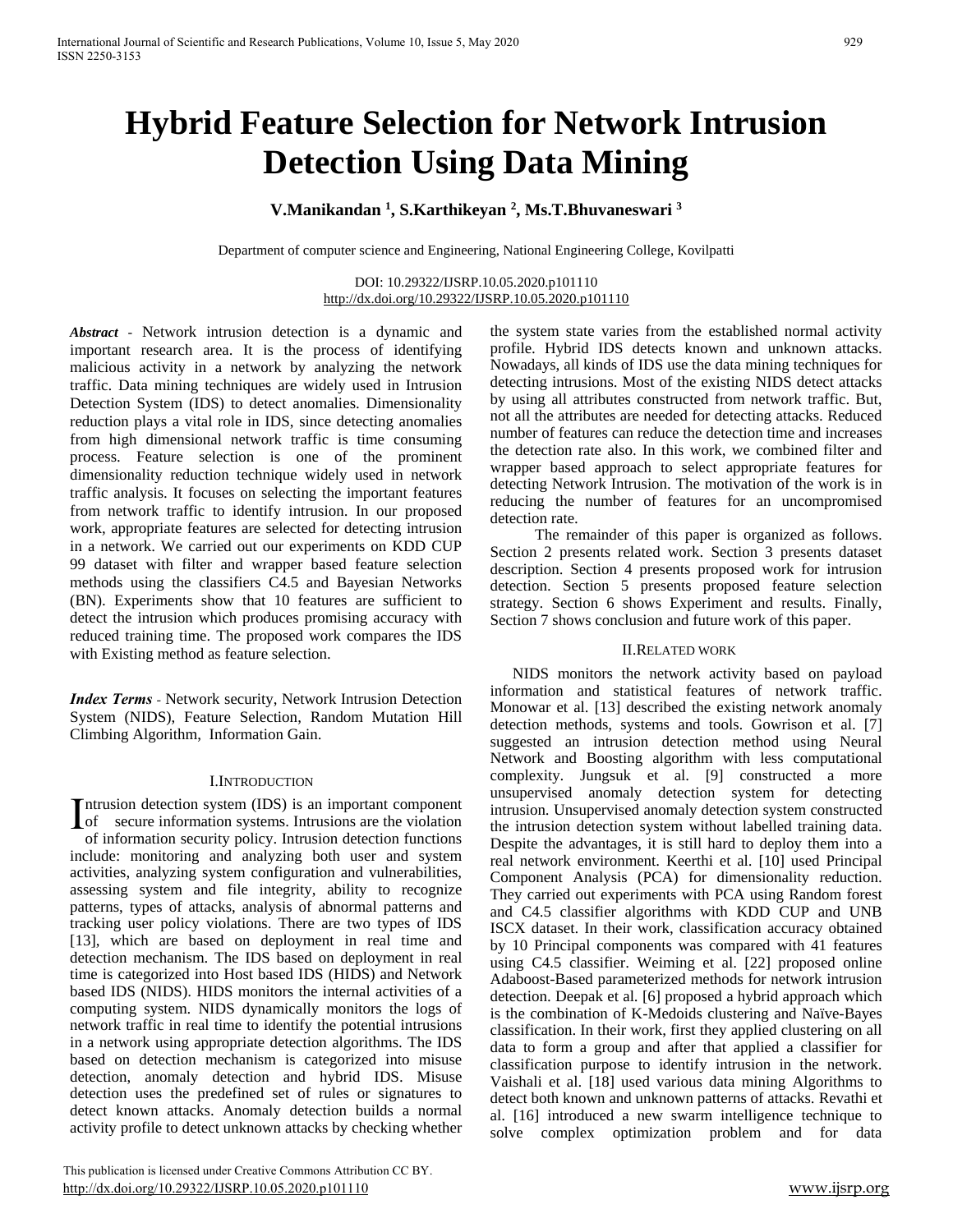preprocessing. Akhilesh et al. [1] proposed ensemble of Artificial Neural Network (ANN) and Bayesian Net with Gain Ratio (GR) feature selection technique for intrusion detection. Wei et al.[20]proposed filter and wrapper based feature selection method based on KDD'99 data. In their work, instead of constructing a large number of features from massive network traffic, the authors aim to select the most important features and use them to detect intrusions in a fast and effective manner.

The authors first employed feature selection based on filter method and wrapper method. Filter based feature selection uses the Information Gain to select important features based on relevance between an attribute and class and important attributes are selected based on rank. Wrapper based feature selection used some searching method to select subset of the features and selected subset is evaluated using C4.5 and Bayesian network.

Dhanabal et al. [11] analyzed the NSL-KDD dataset for Intrusion detection system based on classification algorithm. Uday et al. [3] survey the intrusion detection technique using Data Mining concepts. Siva et al. [26] used Genetic search as a searching strategy for wrapper based feature selection to select the optimal subset. Natesan et al. [27] proposed an efficient feature selection and classification in order to obtain optimized detection rate. They were used a parallel computing model and a nature inspired feature selection technique. Also Map Reduce programming model is used for selecting optimal subset with low computational complexity.

# III.DATASET DESCRIPTION

In this work, we used KDD CUP 99 data set [14] and used Information Gain for filter based approach and Wrapper based feature selection with an alternative way to identify the important features with C4.5 and Bayesian network as classifier. KDD CUP 99 data set consist of normal and 22 different type of attacks. Out of 41 features (34-numeric, 4 binary, 3-nominal), first nine features represent the basic statistical information of the packets over a connection, next thirteen features represent the content of the packets, another nine features represent the traffic information of a group of packets measured over past 2 second window of a current connection established to the same destination. The last nine features represent the host based features.

# *A. Attack Types inKDD CUP 99*

There are different types of attack which are entering into the network over a period of time and the attacks are classified into the following four main classes.

- Denial of Service (Dos): Attacker tries to prevent legitimate users from using a service.
- Remote to Local (R2L): Attacker does not have an account on the victim machine, hence tries to gain access.
- User to Root (U2R): Attacker has local access to the victim machine and tries to gain super user privileges.

• Probe: Attacker tries to gain information about the target host.

## IV.PROPOSED WORK

Over the past few years, a growing number of research works have applied data mining techniques to various problems. In the proposed work, we have adapted them in intrusion detection system. Figure 1 illustrates the architecture of our proposed work. Selection of important features is the first step for intrusion detection. In this work, filter and two wrapper based feature selection methods are used for feature selection. Let 's' be the total number of features in the final feature subset S and each method generates different subset of features namely S1, S2, S3. The final subset S contains features that are selected by at least two methods. If the number of features in the final subset S is less than the 's' (Number of features need to be selected) then the feature with high Information Gain is added into final subset S. Otherwise, feature with low information gain is removed from the subset S. Finally, model for intrusion detection is constructed with optimal feature subset S. NIDS uses learned model to detect the nature of the traffic which may be normal or specific type of attack. The experiment results demonstrate that with only the most important 10 features selected from all the original 41 features are sufficient to detect intrusion in a network. Constructing fewer features can also improve the efficiency of network intrusion detection.

# V.FEATURE SELECTION

Feature selection is the process of selecting a subset of original features according to certain criteria, and is important for high dimension data reduction. Feature selection reduces the number of features, removes irrelevant, redundant, or noisy features. The algorithm for feature selection can be grouped into two categories: Filter based feature selection and Wrapper based feature selection [17].

# *A. Filter based feature selection*

Features are evaluated based on the general characteristics of the training data without relying on any mining algorithms. It evaluates subset by their information content (e.g.: Information theoretic measures). Choose the feature with more information gain. Fig. 2 illustrates the filter based feature selection method.

This publication is licensed under Creative Commons Attribution CC BY. <http://dx.doi.org/10.29322/IJSRP.10.05.2020.p101110> [www.ijsrp.org](http://ijsrp.org/)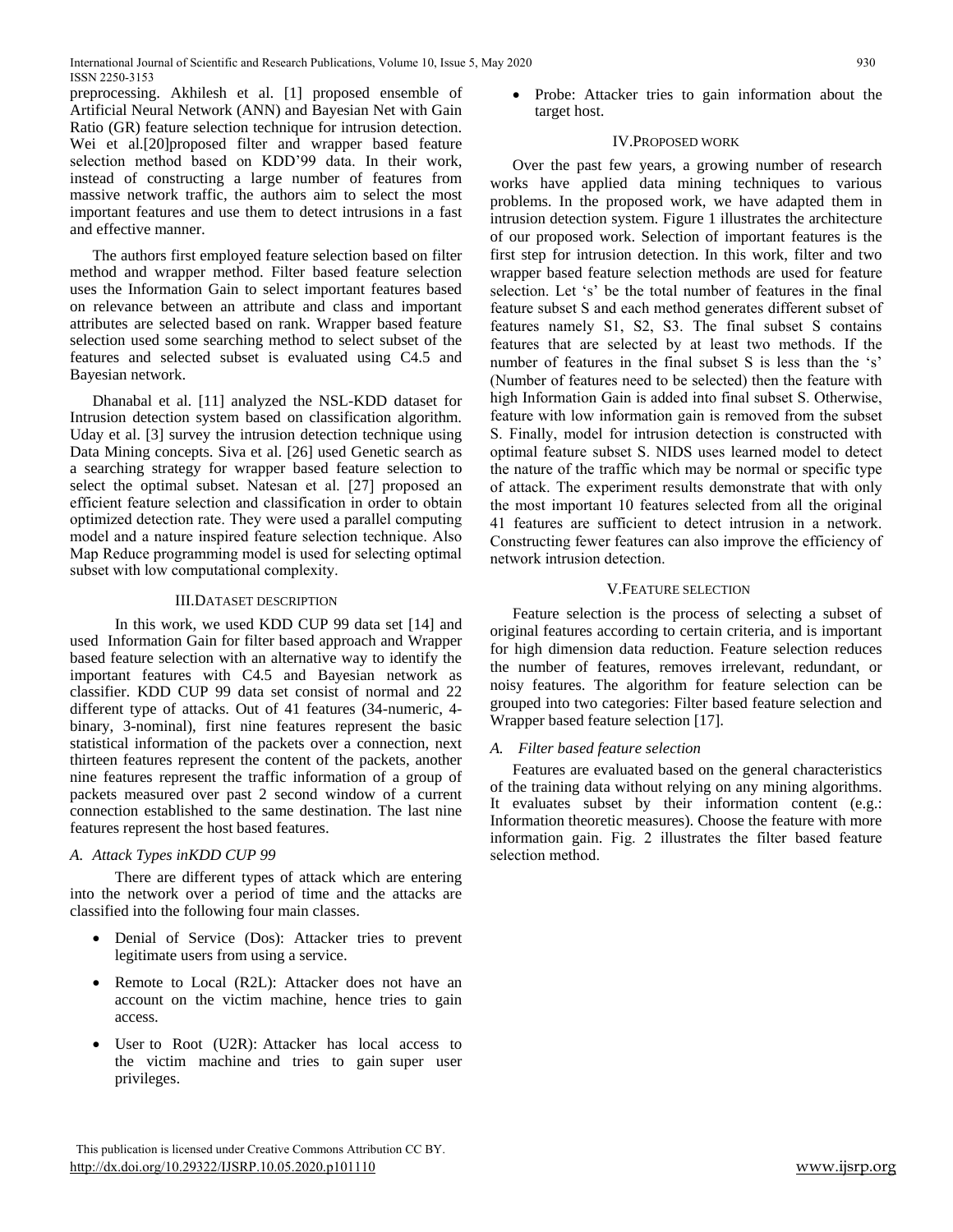

Figure 2: Filter based feature selection

# *Information Gain (IG):The information gain of a given*

attribute X with respect to the class attribute Y is the reduction in uncertainty about the value of Y, after observing values of X. It is denoted as  $IG(Y | X)$ . The uncertainty about the value of Y is measured by its entropy defined as,

$$
H(Y) = -\sum p(y_i) \log_2(p(y_i)) \tag{1}
$$

Where *P*(*yi*) is the prior probabilities for all values of *Y*.The uncertainty about the value of *Y* after observing values of *X*  is given by the conditional entropy of *Y* given *X* defined as,

$$
H(Y|X) = -\sum p(x_j) \sum p(y_i|x_j) \log_2(p(y_i|x_j)) \qquad (2)
$$

Where  $P(y_i|x_i)$  is the posterior probabilities of Y given the values of *X*. The information gain is thus defined as  $IG(Y|X) = H(Y) - H(Y|X)$  (3)

According to this measure, an attribute (feature) *X* is

regarded more correlated to class *Y (attack category)* than

 This publication is licensed under Creative Commons Attribution CC BY. <http://dx.doi.org/10.29322/IJSRP.10.05.2020.p101110> [www.ijsrp.org](http://ijsrp.org/)

attribute to the class and select key attributes based on this *B. Wrapperbased feature selection* It uses a classifier to evaluate subsets by their predictive

accuracy (on test data). The survey paper by Monowar et al. discusses many methods for searching the best subset as per the survey paper [13]. In the proposed work, Information Gain criterion based Random mutation hill cimbing algorithm (IGCBRHA) is used for wrapper based feature selection with c4.5 and Bayesian Network. Figure 3 illustrates the wrapper based feature selection method.

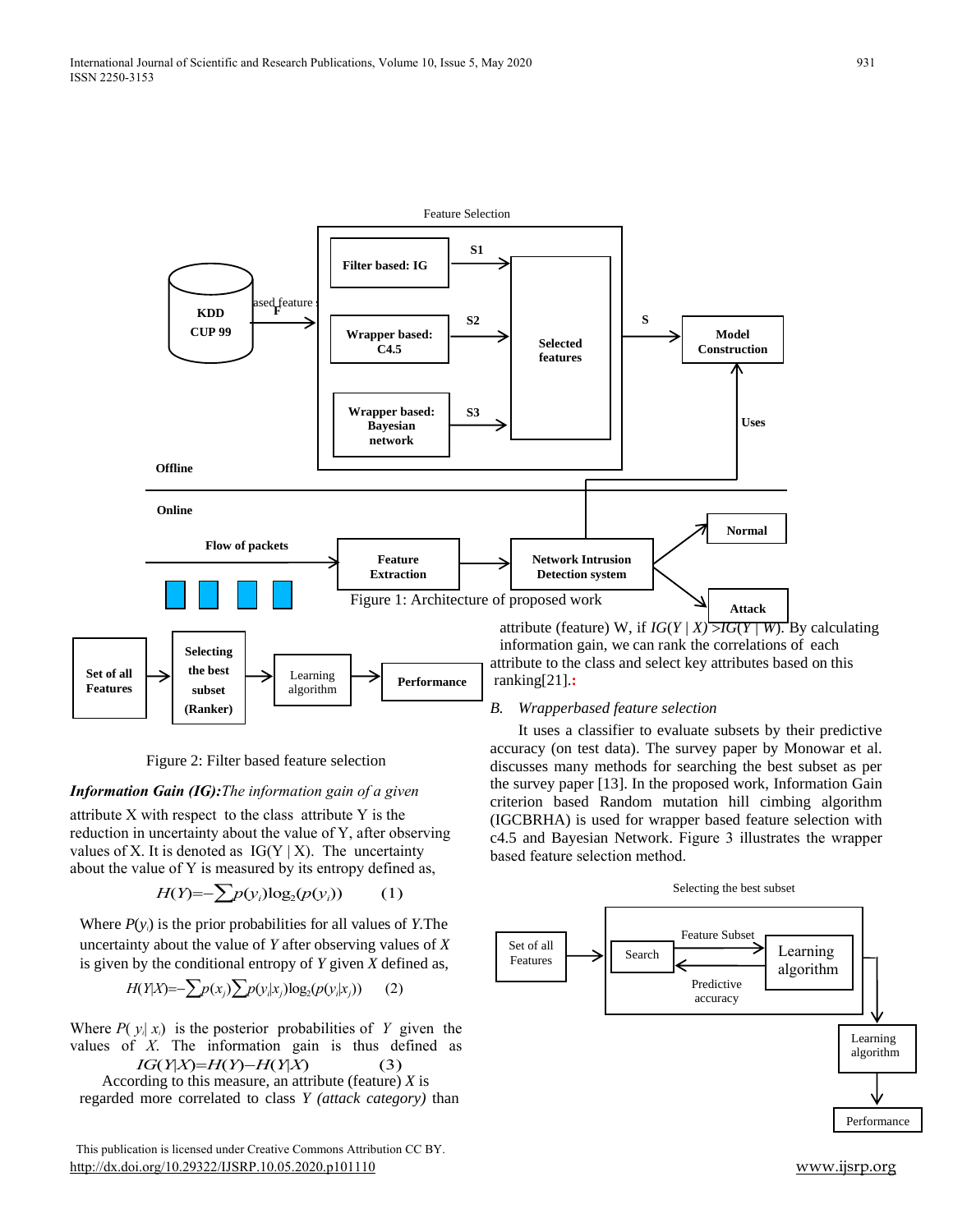Figure 3: Wrapper based feature selection

#### *Random Mutation Hill Climbing*

Random mutation hill climbing is a local search method that has a stochastic component[Papadimitriou and Steiglitz, 1982]. The basic random mutation hill climbing algorithm(RMHC) is as described by Mitchell and Holland[1993].

*Random Mutation Hill Climbing* algorithm

## **Begin**

Objective function  $f(x)$ ,  $x=(x_1,x_2,x_3,...x_d)T$ ;

**Step 1**:Choose a binary string at random call this string best evaluated.

**Step 2**:Mutate a bit chosen at random in best evaluated.

**Step 3**:Compute the fitness at the mutated string. If the fitness is strictly greater than the fitness of best evaluated. Then set best evaluated to the mutated string.

**Step 4**:If the maximum number of iteration have been performed return best-evaluated. Otherwise go to step 2. **End;**

*C4.5 based feature selection*:The decision tree models are found to be very useful in the domain of data mining since they obtain reasonable accuracy and they are relatively inexpensive to compute. Decision tree classifiers are based on the "divide and conquer" strategy to construct an appropriate tree from a given learning set S containing a set of labeled instances. As a well-known and widely used algorithm, C4.5 algorithm developed by Ross [8] generates accurate decision trees that can be used for effective classification. C4.5 builds decision trees from a set of training data also with the concept of information entropy. It uses the fact that each attribute of the data can be used to make a decision that splits the data into smaller subsets. C4.5 examines the information gain ratio (can be regarded as normalized Information Gain) that results from choosing an attribute for splitting the data. The attribute with the highest information gain ratio is the one used to make the decision. Given a learning set S and a non-class attribute X, the Information Gain Ratio is defined as:

$$
IGR(S | X) = \frac{IG(S | X)}{-\sum_{i} \frac{|S_i|}{|S|} \log_2 \frac{|S_i|}{|S|}}
$$
(9)

Where  $S_i$  is the subset of S for which attribute X have a value and  $|S|$  is the number of samples in S. The decision trees are constructed as a set of rules during learning phase. Finally, it is used to predict the classes of new samples based on the rules [21].

*Bayesian network based feature selection*:A Bayesian network is used to model a domain containing uncertainty in some

 This publication is licensed under Creative Commons Attribution CC BY. <http://dx.doi.org/10.29322/IJSRP.10.05.2020.p101110> [www.ijsrp.org](http://ijsrp.org/)

manner [5]. It is a probabilistic graphical model that represents a set of variables and their probabilistic independencies. In intrusion detection, for example, a Bayesian network could represent the probabilistic relationships between feature sets and types of intrusions. Given a feature vector of a sample, the Bayesian network is used to compute its probabilities of the presence of various classes (normal or individual type of attacks). Formally, Bayesian networks are Directed Acyclic Graphs (DAG) whose nodes represent variables, and whose arcs represent conditional dependencies between the variables. Each node contains the states of the random variable that it represents and a Conditional Probability Table (CPT). The CPT of a node contains probabilities of the node being in a specific state given the states of its parents. The variable represented by the child node is dependent on the ones represented by its parents. There are some efficient algorithms that can be used to perform inference and learning in Bayesian networks [5].Suppose there is an arc from node A to another node B, A is called a parent of B, and thus B is a child of A. The set of parent nodes of a node Xi is denoted by parents (Xi). A directed acyclic graph is a Bayesian Network relative to a set of variables if the joint distribution of the node values can be written as the product of the local distributions of each node and its parents:

$$
P(X_1, X_2, \dots, X_n) = \prod_{i}^{n} P(X_i \mid parents(X_i))
$$
 (10)

Given a training set *S*, learning a Bayesian network is to find a network that best matches *S*. The learned network represents an approximation to the probability distribution governing the training set. For classification, given a test data vector represented with attributes, we use this network to compute its probability based on which for classification [21].

The algorithm for proposed feature selection method is shown as follows,

*A. Proposed feature selection Algorithm*

| Input: //Features in Training set $F = \{f_{i=1,2,3,\dots,\ldots,d}\}\$                                  |
|----------------------------------------------------------------------------------------------------------|
| n //Number of features in the Training set                                                               |
| n1//Number of features need to be selected by S1                                                         |
| n2//Number of features need to be selected by S2                                                         |
| n3//Number of features need to be selected by S3                                                         |
| Output: $S = best$ subset with 's' features where $s < D$                                                |
| Begin                                                                                                    |
| Step 1: Initialization: Set S= $\varnothing$ , S1= $\varnothing$ , S2= $\varnothing$ , S3= $\varnothing$ |
| Step 2://Filter based feature selection                                                                  |
| $S1 = find IG(C, Fi)$ where, i=1.2d                                                                      |
| // using equation $(3)$                                                                                  |
| $S1 = top(S1, n1)$                                                                                       |
| Step 3: Generate S2 //Result of Wrapper based feature                                                    |
| selection with $C4.5$ .                                                                                  |
| Step 4: Generate S3//Result of Wrapper based feature                                                     |
| selection with BN.                                                                                       |
| Step 5: Generate final subset S                                                                          |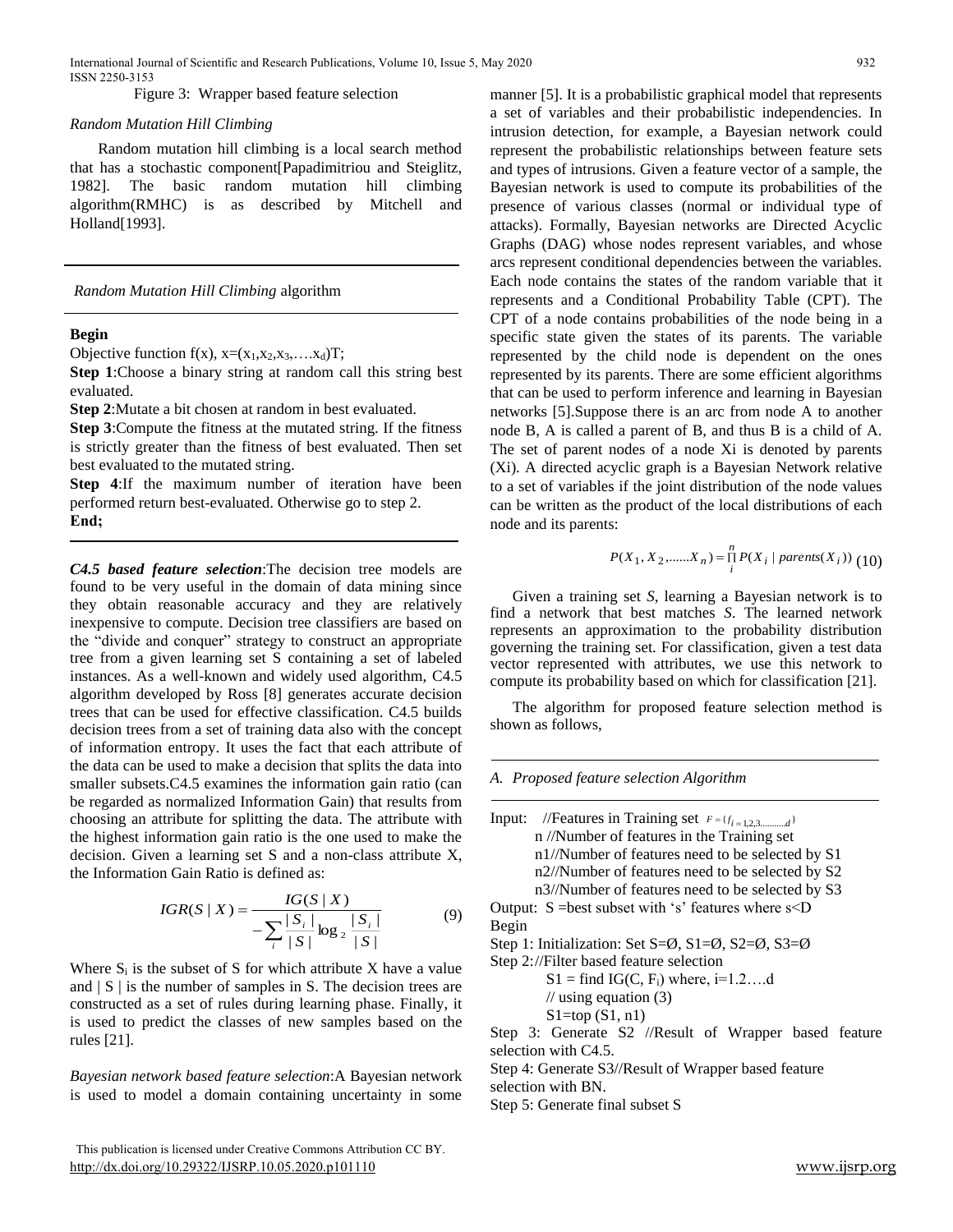International Journal of Scientific and Research Publications, Volume 10, Issue 5, May 2020 933 ISSN 2250-3153

$$
S = \{ f : f \in ((S1 \cap S2) \cup (S1 \cap S3) \cup (S2 \cap S3)) \}
$$

Step 6:

if  $(||S|| < s)$  then

Get features from set S1 (feature with Higher IG) else if  $(||S|| > s)$ 

Remove features from set S (feature with low IG)

Endif

Return S

End

# VI. EXPERIMENTS AND RESULTS

## *A. Experiments based on KDD CUP 99*

In this paper KDD CUP 99 data set is used for experimental setup. As mentioned, records are well labelled as either normal, or as an exact type of attack in KDD CUP 99.

## Table I: Data described in the experiments

Table I describes the distribution of the attack samples which is used in our experiment.

# *B. Results of proposed work*

In KDD CUP 99 dataset all 22 types of attack are not equally distributed. This may degrade the performance of our proposed work. To avoid impact on unbalanced data

| Attack<br>s type | <b>Training set</b>                                                                                                                      | <b>Test set</b>                                                                                                         |
|------------------|------------------------------------------------------------------------------------------------------------------------------------------|-------------------------------------------------------------------------------------------------------------------------|
| Dos              | Normal 40,000, smurf<br>10,000, neptune 5000, back<br>1000, land 10, pod 100,<br>teardrop $400$ . (Total: $56510$ )                      | Normal 40,000, smurf<br>10,000, neptune 5000, back<br>1203, land 11, pod 164,<br>teardrop 579 .(Total:56957)            |
| Probe            | Normal 40,000, satan<br>800, portsweep 500, nmap<br>110, ipsweep 600.<br>(Total:42010)                                                   | Normal 40,000, satan<br>789, portsweep 540, nmap<br>121, ipsweep 647.<br>(Total: 42097)                                 |
| R2L              | Normal 40,000, ftp_write<br>4, guess_passwd 23, imap<br>7, multihop 23, warez client<br>520, waremaster 10,<br>phf4,spy 2. (Total:40573) | Normal 40,000, ftp_write<br>4, guess_passwd 30, imap<br>5, multihop 4, warez client 500,<br>waremaster10. (Total:40553) |
| U2R              | Normal<br>40,000, buffer overflow<br>15, rootkit 4, load module 4.<br>(Total:40023)                                                      | Normal<br>40,000,buffer_overflow<br>15, rootkit 6, load module 5,<br>perl3.(Total:40029)                                |

distribution we form the training data and test data,which are described in Table I. Table II shows an important features selected by filter and wrapper methods. Table III shows an important features selected by our proposed method to identify various type of attacks. It represents only 10 features are sufficient for detecting intrusion.

 This publication is licensed under Creative Commons Attribution CC BY. <http://dx.doi.org/10.29322/IJSRP.10.05.2020.p101110> [www.ijsrp.org](http://ijsrp.org/)

Table II: Important features for detecting all type of attacks using different methods

| <b>Type</b>  | <b>Methods</b> | <b>Important features selected</b>                                              |
|--------------|----------------|---------------------------------------------------------------------------------|
|              | IG             | $f_3, f_4, f_5, f_{13}, f_{23}, f_{29}, f_{30}, f_{33}, f_{34}, f_{35}$         |
| DOS          | Wrapper(C4.5)  | $f_2, f_5, f_9, f_{10}, f_{24}, f_{25}, f_{31}, f_{36}, f_{37}, f_{40}$         |
|              | Wrapper(BN)    | $f_5, f_6, f_8, f_4, f_{22}, f_{40}, f_{17}, f_{26}, f_{11}, f_{31}$            |
|              | IG             | $f_3, f_4, f_5, f_6, f_{12}, f_{27}, f_{33}, f_{34}, f_{35}, f_{40}$            |
| <b>PROBE</b> | Wrapper(C4.5)  | $f_5, f_6, f_{13}, f_{14}, f_{15}, f_9, f_{19}, f_{23}, f_{36}, f_{41}$         |
|              | Wrapper(BN)    | $f_1, f_3, f_2, f_8, f_{13}, f_{36}, f_{20}, f_{15}, f_3, f_5$                  |
|              | IG             | $f_1, f_3, f_5, f_6, f_{10}, f_{23}, f_{24}, f_{33}, f_{36}, f_{37}$            |
| R2L          | Wrapper(C4.5)  | $f_2, f_3, f_9, f_{10}, f_6, f_{13}, f_{16}, f_{33}, f_{39}, f_{41}$            |
|              | Wrapper(BN)    | $f_{29}, f_{17}, f_{11}, f_{40}, f_{39}, f_{3}, f_{13}, f_{35}, f_{21}, f_{30}$ |
|              | IG             | $f_1, f_3, f_5, f_{10}, f_{13}, f_{14}, f_{17}, f_{33}, f_{36}, f_{37}$         |
| U2R          | Wrapper(C4.5)  | $f_5, f_6, f_7, f_9, f_{17}, f_{19}, f_{20}, f_{16}, f_{37}, f_{39}$            |
|              | Wrapper(BN)    | $f_{21}, f_{12}, f_{25}, f_{41}, f_{5}, f_{39}, f_{20}, f_{32}, f_{1}, f_{15}$  |

Table III: Important feature selected by our proposed method

| Type         | <b>Important features selected</b>                                      |
|--------------|-------------------------------------------------------------------------|
| <b>DOS</b>   | $f_5, f_{31}, f_{40}, f_4, f_3, f_{13}, f_{23}, f_{29}, f_{30}, f_{33}$ |
| <b>PROBE</b> | $f_5, f_6, f_{13}, f_{15}, f_{36}, f_3, f_4, f_{12}, f_{27}, f_{33}$    |
| R2L          | $f_3, f_6, f_{10}, f_{33}, f_{13}, f_{39}, f_1, f_5, f_{23}, f_{34}$    |
| U2R          | $f_5, f_{17}, f_{37}, f_{20}, f_{39}, f_1, f_3, f_{10}, f_{13}, f_{14}$ |

All the experiments are conducted on a computer with 1.99GHZ Quad core CPU and 2.00G RAM memory.Comparison of attacks detection rate by c4.5 classifier and BN with proposed method and existing method for feature selection is shown in Table IV. It is observed from the Table IV that with proposed method for feature selection is giving higher Detection rate than Existing method for feature selection.Attacks false positive rate for the proposed method using c4.5 classifier and BN classifier is compared with existing method for feature selection in Table V. It is observed from the Table V that with proposed method for feature selection is giving minimum false positive rate than Existing method for feature selection.Comparison of attacks Fmeasure by c4.5 classifier and BN with proposed method and existing method for feature selection is shown in Table VI. It shows that our proposed work for feature selection gives better results than existing method[29] to detect different type of attacks.

Table IV: Comparison of attacks Detection rate by C4.5 and bn Classifier

| <b>Attack</b> |                | <b>DR/TPR/Recall</b>             |                                  |
|---------------|----------------|----------------------------------|----------------------------------|
| <b>Type</b>   | <b>Methods</b> | <b>Existing</b><br><b>Method</b> | <b>Proposed</b><br><b>Method</b> |
| <b>DOS</b>    | BN             | 99.95282                         | 99.94692                         |
|               | C4.5           | 99.97641                         | 99.98231                         |
| <b>PROBE</b>  | BN             | 93.41917                         | 99.71388                         |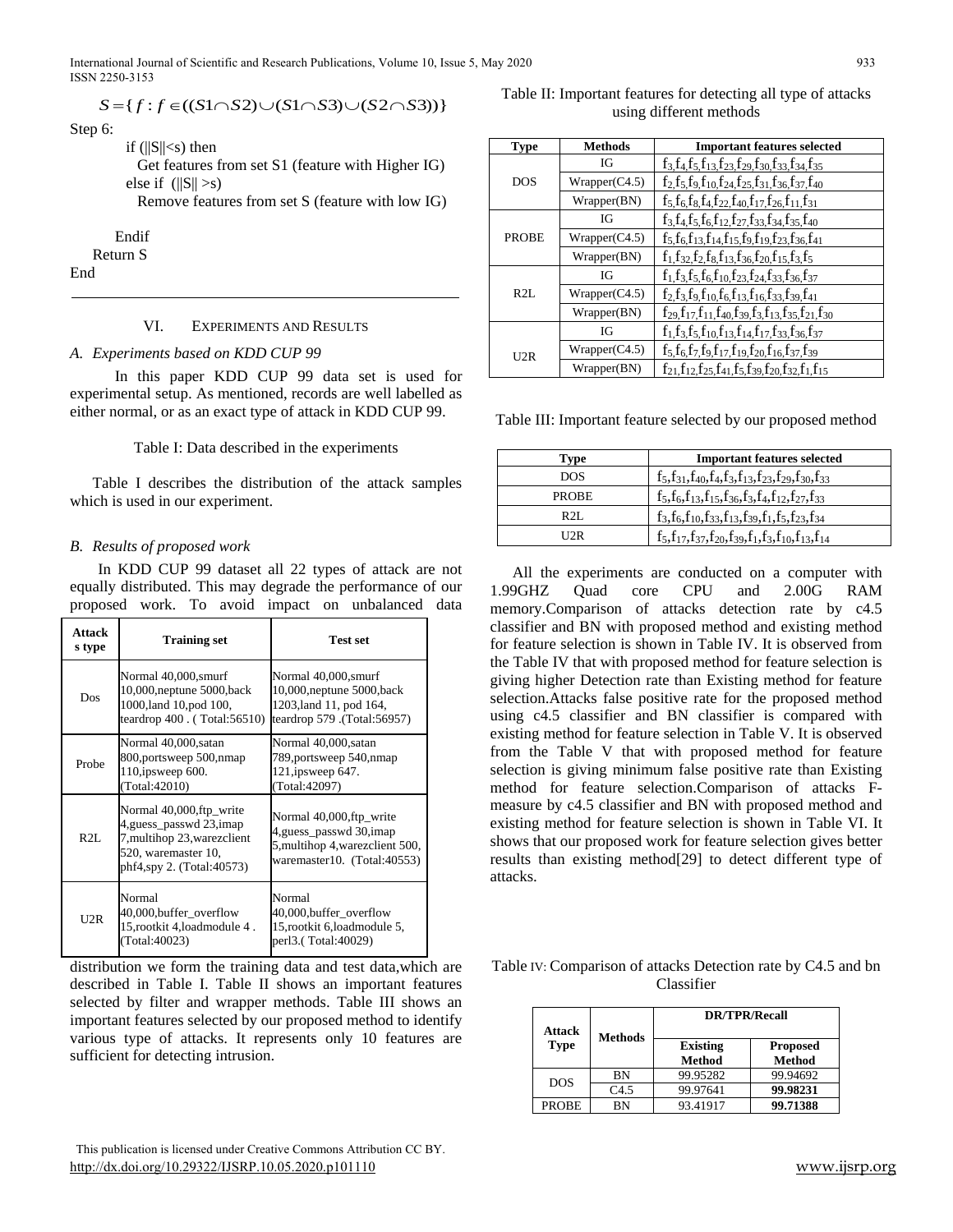International Journal of Scientific and Research Publications, Volume 10, Issue 5, May 2020 934 ISSN 2250-3153

|     | C4.5 | 63.85312 | 99.71388 |
|-----|------|----------|----------|
| R2L | ΒN   | 97.83002 | 94.39421 |
|     | C4.5 | 98.73418 | 99.63834 |
| U2R | ΒN   | 68.96552 | 13.7931  |
|     | C4.5 | 17.24138 | 62.06897 |

Table V: Comparison of attacks false positive rate by C4.5 and bn Classifier

| <b>Attack</b><br><b>Type</b> |                | <b>FPR</b>                |                           |
|------------------------------|----------------|---------------------------|---------------------------|
|                              | <b>Methods</b> | <b>Existing</b><br>Method | <b>Proposed</b><br>Method |
|                              | BN             | 0.006925                  | 0.005825                  |
| <b>DOS</b>                   | C4.5           | 0.02535                   | 0.00245                   |
| <b>PROBE</b>                 | <b>BN</b>      | 0.005075                  | 0.01515                   |
|                              | C4.5           | 0.002325                  | 0.0061                    |
| R2L                          | <b>BN</b>      | 0.00925                   | 0.00225                   |
|                              | C4.5           | 0.000025                  |                           |
| U2R                          | BN             | 0.001025                  | 1e-04                     |
|                              | C4.5           | 0.000025                  | 2.5e-05                   |

Table VI: Comparison of attacks F-Measure by C4.5 and bn classifier

| <b>Attack</b><br><b>Type</b> |                | <b>F-Measure</b>          |                                  |
|------------------------------|----------------|---------------------------|----------------------------------|
|                              | <b>Methods</b> | <b>Existing</b><br>Method | <b>Proposed</b><br><b>Method</b> |
| <b>DOS</b>                   | <b>BN</b>      | 0.9916625                 | 0.99291111                       |
|                              | C4.5           | 0.970851                  | 0.9970302                        |
| <b>PROBE</b>                 | <b>BN</b>      | 0.9199343                 | 0.8723404                        |
|                              | C4.5           | 0.7588552                 | 0.9435921                        |
| R2L                          | <b>BN</b>      | 0.739071                  | 0.8961373                        |
|                              | C4.5           | 0.9927273                 | 0.9981884                        |
| U2R                          | <b>BN</b>      | 0.4444444                 | 0.2162162                        |
|                              | C4.5           | 0.2857143                 | 0.75                             |

Table VII: Comparison of attacks Detection rate by C4.5 and bn Classifier with important 10 features and 41 features

| <b>Attack</b> | <b>Accuracy</b><br><b>Methods</b> |                     |                     |
|---------------|-----------------------------------|---------------------|---------------------|
| Type          |                                   | With 41<br>features | With 10<br>features |
|               | BN                                | 95.64584            | 99.57512            |
| <b>DOS</b>    | C4.5                              | 98.33383            | 99.82267            |
| <b>PROBE</b>  | BN                                | 94.76447            | 98.54621            |
|               | C4.5                              | 94.22049            | 99.40613            |
| R2L           | BN                                | 98.26647            | 99.70163            |
|               | C4.5                              | 99.90136            | 99.99507            |
| U2R           | BN                                | 99.70163            | 99.92755            |
|               | C4.5                              | 99.95004            | 99,97002            |

Table VIII: Comparison of attacks false positive rate by C4.5 and bn Classifier with important 10 features and 41 features

| Attack       |                |                     | <b>FPR</b>          |
|--------------|----------------|---------------------|---------------------|
| <b>Type</b>  | <b>Methods</b> | With 41<br>features | With 10<br>features |
| <b>DOS</b>   | BN             | 0.061075            | 0.005825            |
|              | C4.5           | 0.023525            | 0.00245             |
| <b>PROBE</b> | BN             | 0.048675            | 0.01515             |
|              | C4.5           | 0.04145             | 0.0061              |

 This publication is licensed under Creative Commons Attribution CC BY. <http://dx.doi.org/10.29322/IJSRP.10.05.2020.p101110> [www.ijsrp.org](http://ijsrp.org/)

| R2L  | ΒN               | 0.017575   | 0.00225    |
|------|------------------|------------|------------|
|      | C <sub>4.5</sub> | $2.5e-0.5$ |            |
| 112R | вN               | 0.00225    | 1e-04      |
|      | C4 5             |            | $2.5e-0.5$ |

Comparison of attacks detection performance by c4.5 and Bayesian network classifier with 10 features and 41 features are shown in Table VI,VII,VIII. The values with bold font in the Table means that attack detection performance with 10 features gives better performance than that of 41 features.

| Table IX: Comparison of attacks F-Measure by C4.5 and bn |
|----------------------------------------------------------|
| classifier with important 10 features and 41 features    |

| Attack<br>Type | <b>Methods</b>   | <b>F-Measure</b>    |                     |
|----------------|------------------|---------------------|---------------------|
|                |                  | With 41<br>features | With 10<br>features |
| <b>DOS</b>     | ΒN               | 0.9317181           | 0.99291111          |
|                | C <sub>4.5</sub> | 0.9727667           | 0.9970302           |
| <b>PROBE</b>   | ΒN               | 0.6254249           | 0.8723404           |
|                | C4.5             | 0.52078             | 0.9435921           |
| $R2I$ .        | ΒN               | 0.6113875           | 0.8961373           |
|                | C4.5             | 0.09625468          | 0.9981884           |
| U2R            | ΒN               | 0.8961373           | 0.2162162           |
|                | C4.5             | 0.4736842           | 0.75                |

Comparison of attacks accuracy by c4.5 and Bayesian network classifier for the selected 10 features with 41 features is shown in Figure 4 and Figure5.It is observed from Figure4 and Figure5 that with a reduced number of features attacks accuracy is better than that with 41 features.

Comparison of attacks accuracy by c4.5 and Bayesian network classifier for the selected 10 features with 41 features is shown in Figure 4 and Figure5.It is observed from Figure4 and Figure5 that with reduced number of features attacks accuracy is better than that with 41 features.



Figure 4: Comparison of attacks accuracy by C4.5 classifier for the selected 10 features and 41 features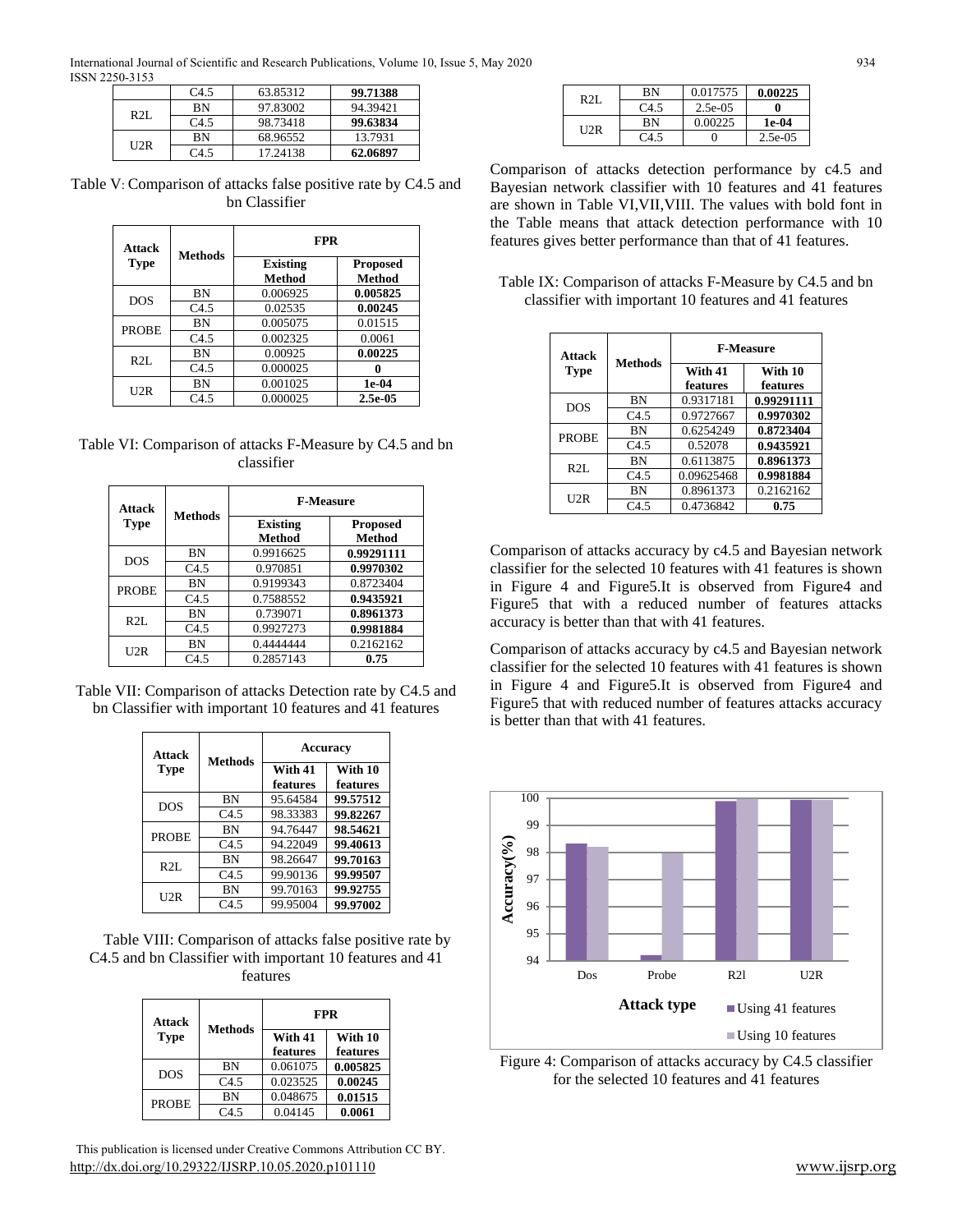

Figure 5: Comparison of attacks accuracy by BN classifier for the selected 10 features and 41 features







Figure 7: Comparison of attacks Training time by BN classifier for the selected 10 features and 41 features



Figure 8: Comparison of attacks Testing time by C4.5 classifier for the selected 10 features and 41 features

Comparison of attacks training time by c4.5 and Bayesian network classifier for the selected 10 features with 41 features is shown in Figure 6 and Figure7.It shows that time taken to build a model with 10 features take less time than building model with 41 features. Comparison of detection time by c4.5 and Bayesian network classifier for the selected 10 features with 41 features is shown in Figure 8 and Figure 9. Time taken to detect the intrusion with 10 features take less time than that with 41 features. As a result of feature selection the computing time during training and testing is saved.



Figure 9: Comparison of attacks Testing time by BN classifier for the selected 10 features and 41 features

# VII.CONCLUSION AND FUTURE WORK

One of the most challenges of network intrusion detection is to handle massive data for intrusion detection. Detection rate of the NIDS is based on number of samples as well as number of features. Reducing dimensionality, increasing the detection accuracy and reducing the false positive rate is the crucial task of Data Mining techniques for intrusion detection. Most existing method fails and used all or most of 41 features